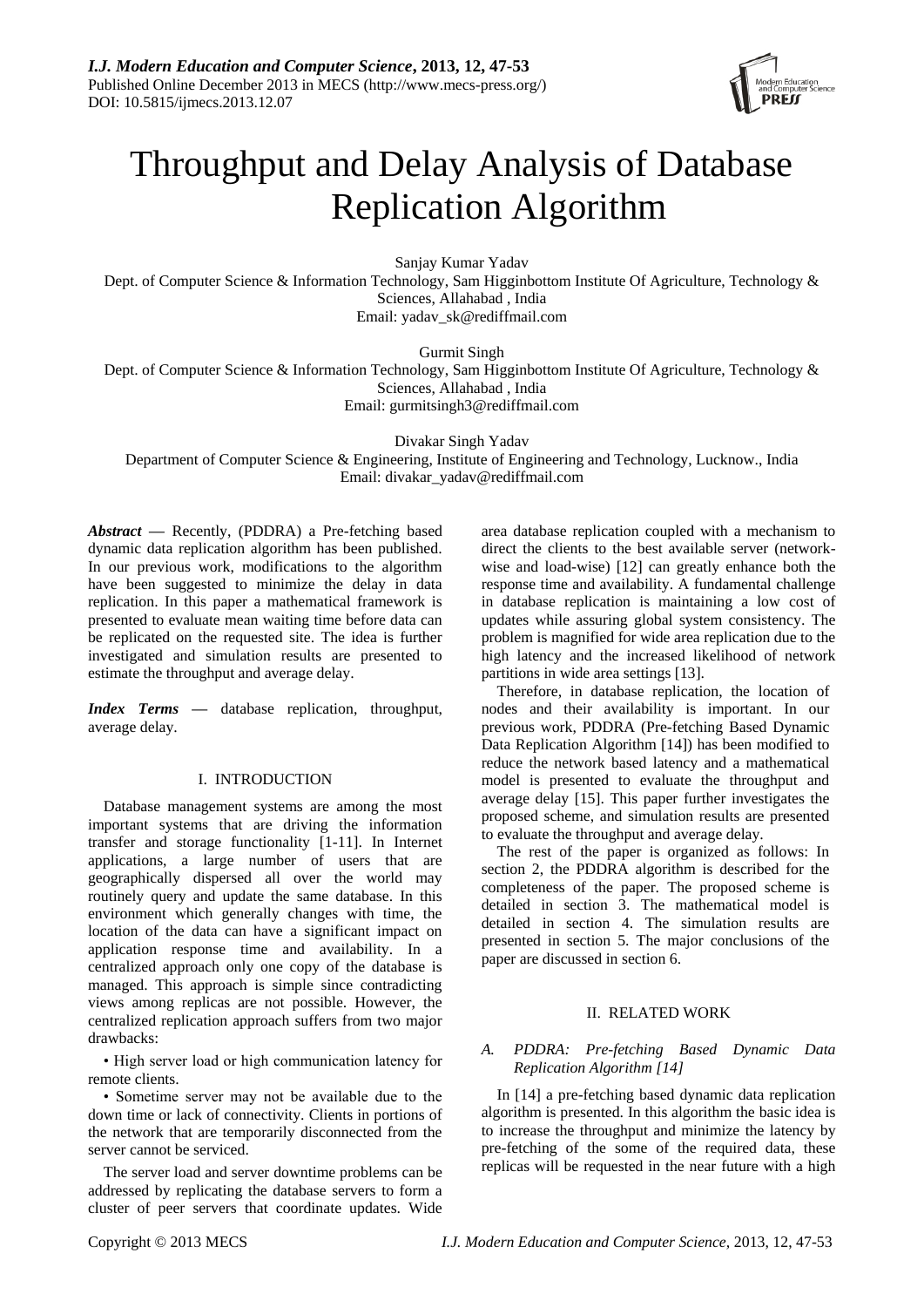probability and it is better to replicate these files to requester node so the next time that the grid site needs them, it will access them locally, decreasing access latency and response time. The architectural layout of the algorithm is illustrated in Fig. 1. Here, the grid sites are located at the bottom of the architecture, and consist of storage and/or computing elements. The collection of multiple grid sites constitutes a Virtual Organization (VO). A Local Server (LS) for every Virtual Organization (VO) and the Replica Catalog (RC) is located at Local Server. It must be remembered that the available bandwidth between the sites within a VO is higher than bandwidth between Virtual Organizations. Hence, accessing a file that is located in the local VO is faster in comparison to one that is located in the other VO. The upper layer consists of a Regional Server (RS) and each RS consists of one or more VOs. These regional servers are connected through the internet, so it may be possible that the transferring of files between them takes a long time. There is also a Replica Catalog located at each RS that is a directory of all the files stored at that region. Whenever a file that is not stored in the current VO is required, the RC of RS is asked for determining which VOs have the requested file. Suppose that grid site "A" requests a file that is not stored locally. It asks the RC to determine which sites have the requested file. For reducing access latency, bandwidth consumption and response time, it is better to pre-fetch replicas that are probable to be requested by the requester grid site in the near future. When a required file is not in the current VO and is stored in the other VOs, a request is sent to RS. Then RS searches on its Replica Catalog table and determines the locations of the requested file in other VOs. In such situations only the required file will be replicated and because of low bandwidth between VOs, high propagation delay time and consequently high replication cost, pre-fetching will not be advantageous and will not be done. In addition in this paper [14] the authors have assumed that members in a VO have similar interests of files, so file access patterns of different VOs differ and consequently a file from a different VO should not be pre-fetched for the requester grid site in other VO, because their requirements and access patterns are different. So only the required file will be replicated and pre-fetching will not be performed.

The algorithm is constructed on the basis of following assumptions:

- 1. Members in a VO have similar interest in files.
- 2. For predicting the future accesses, past sequence of accesses should be stored.
- 3. Files that will be accessed in the near future can be predicted by mining the past file access patterns. PDDRA consists of three phases:



Figure. 1: existing pre-fetching based dynamic data replication algorithm (PDDRA)

#### *1) Phase 1: Storing file access patterns*

In phase 1, file access sequences and data access patterns are stored in a database.

## *2) Phase 2: Requesting a file and performing replication and pre fetching*

In the second phase a grid site asks for a file and replication is accomplished for it, only if it is beneficial. Adjacent files of the requested file are also pre-fetched for the requester grid site in this phase.

## *3) Phase 3: Replacement*

If there was enough space in storage element for storing a new replica, it will be stored; otherwise an existing file should be selected for replacement. In the replacement old files that are not used for some time are replaced.

# *B. Limitations of Existing PDDRA*

1) The PDDRA algorithm tries to minimize the access time using pre-fetching mechanism. However, due to the limited bandwidth of the access network sometimes it may not be possible to fetch data as per our will, and request will be in queue, this leads to further waiting and in turn will increase the replication time. In pre-fetching artificial neural network based algorithms are used, which are not 100% efficient.

2) Members of VO may have different interests.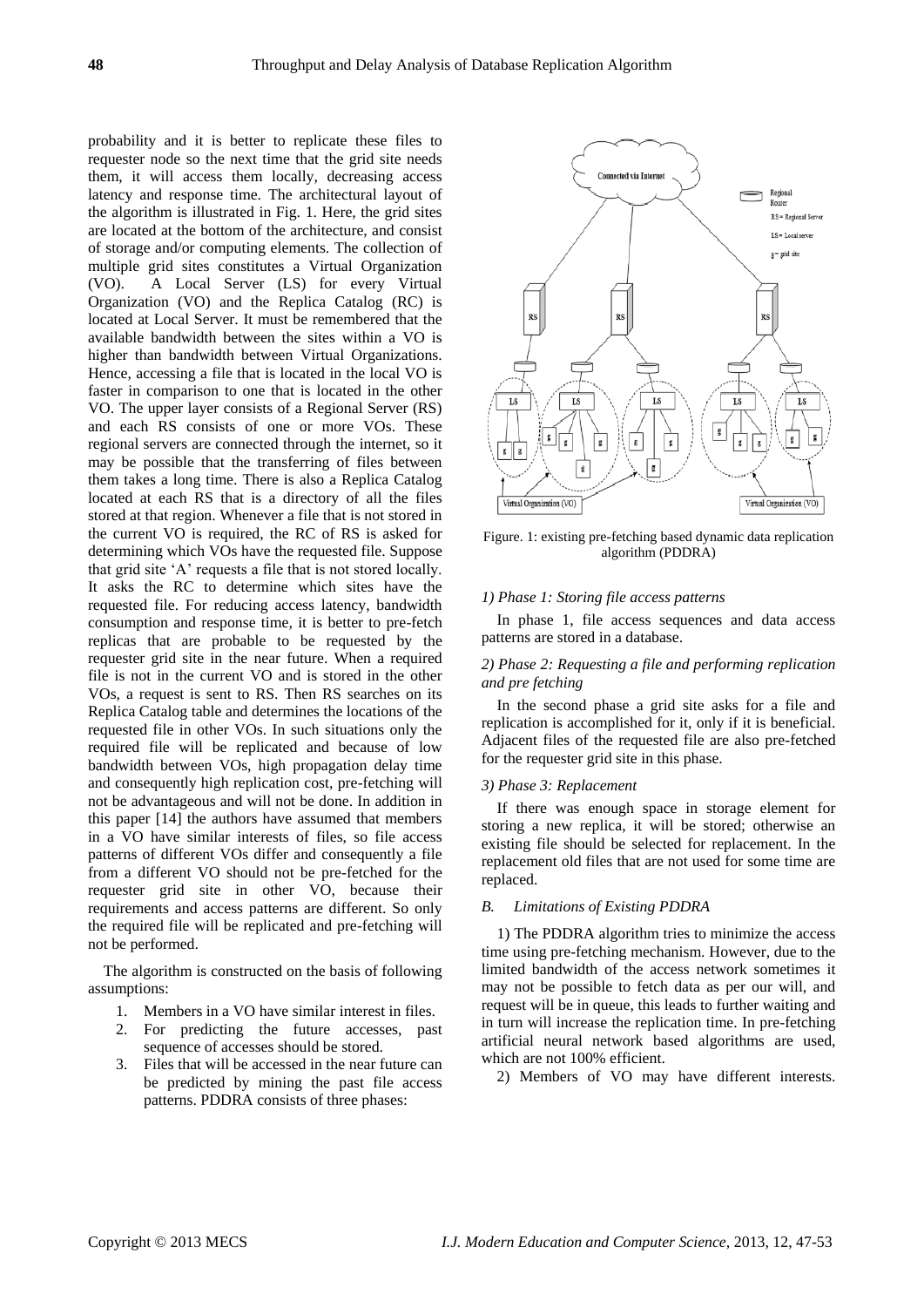

Figure. 2: modified pre-fetching based dynamic data replication algorithm (PDDRA)

#### III. MODIFIED SCHEME [15]

- 1. In the modified scheme the internet cloud will be considered as master node as it can be assumed that the data is available on the internet for replication (Fig. 2).
- 2. If any VO searches for any data first it will search in RS and then it will search on internet. If data is locally available at any RS then it will be replicated and there will not be any need to connect through the master node.
- 3. There is a possibility that the data may not be available at RS, hence, a simultaneous request is sent to both RS and master node, if access of

master node is in queue for let's say time  $t_q$  then

local search at RS will be done for time  $t_s < t_q$ .

4. The three phases of the above PDDRA will be implemented as explained above.

#### IV SIMPLIFIED MATHEMATICAL FRAMEWORK

The replicated data is either available locally or it is available globally i.e., at the internet. Therefore, when requests are generated, some of the generated requests will be full-filled locally and leftover requests will be fetched from internet (master node). In this section a mathematical framework is detailed to estimate the average response time of all the transactions.

#### *A. Transaction Processing and Arrival Rates*

The arrival of the updates and query transactions are in general random in nature. However, where the arrival of updates and query transactions are frequent, then, Bernoulli model is used. Here, we assumed that update transactions are to be propagated asynchronously to the secondary copies. Furthermore, transactions are also assumed to be executed at a single site, either the local or a remote site.

Taking locality, update propagation, and relaxed coherency into account, the total arrival rate of transactions of type  $i$ ,  $(1 \le i \le \eta)$ , at a single site is given by [15], and is represented by equation 1.

| <b>Parameters</b>  | <b>Meaning</b>                 |
|--------------------|--------------------------------|
| n                  | Number of cites                |
| $\eta$             | Transaction type               |
| $\overline{\zeta}$ | Percentage of transactions of  |
|                    | type $i$                       |
| $\lambda$          | Transaction arrival rate       |
| $\mu_i$            | Mean service time for $i^{th}$ |
|                    | transaction                    |
| $p_i$              | Probability of local           |
|                    | transaction execution          |
| $t_{send}$         | Mean time to send<br>a         |
|                    | transaction type               |
| $t_{return}$       | Mean time to return query      |
|                    | result                         |
| B                  | Buffer Size (in terms<br>οf    |
|                    | number of requests)            |
| N                  | Request generating nodes       |
| M                  | Number of server               |

$$
\lambda_i^T = p_i \lambda_i + (n-1)\left(1 - p_i\right) \lambda_i \cdot \frac{1}{(n-1)}\tag{1}
$$

The first term  $p_i$  describe a share of the incoming  $\lambda_i$ transactions which can be executed locally, whereas the remaining transactions  $(1-p_i)\lambda$  are forwarded to nodes where appropriate data is available. The other (*n*-1) nodes also forward  $(1-p_i)$  of their  $\lambda_i$  transactions, which are received by each of the remaining databases with equal probability  $\frac{1}{\sqrt{2}}$  $(n-1)$ . The above formula

simplifies to  $\lambda_i^T = \lambda_i$ 

$$
\lambda^{Tot} = \sum_{i=1}^{\eta} \lambda_i^{Tot} = \sum_{i=1}^{\eta} \lambda_i
$$
 (2)

The mean waiting time  $\overline{W}$  at a local database is found to be:

$$
\overline{W} = \frac{\sum_{i=1}^{n} \lambda_i^{Tot} \cdot \mu_i^2}{1 - \sum_{i=1}^{n} \lambda_i^{Tot} \cdot \mu_i}
$$
(3)

The mean waiting time at local database site is the time that user or transaction spends in a queue waiting to be serviced. Meanwhile, the response time is the total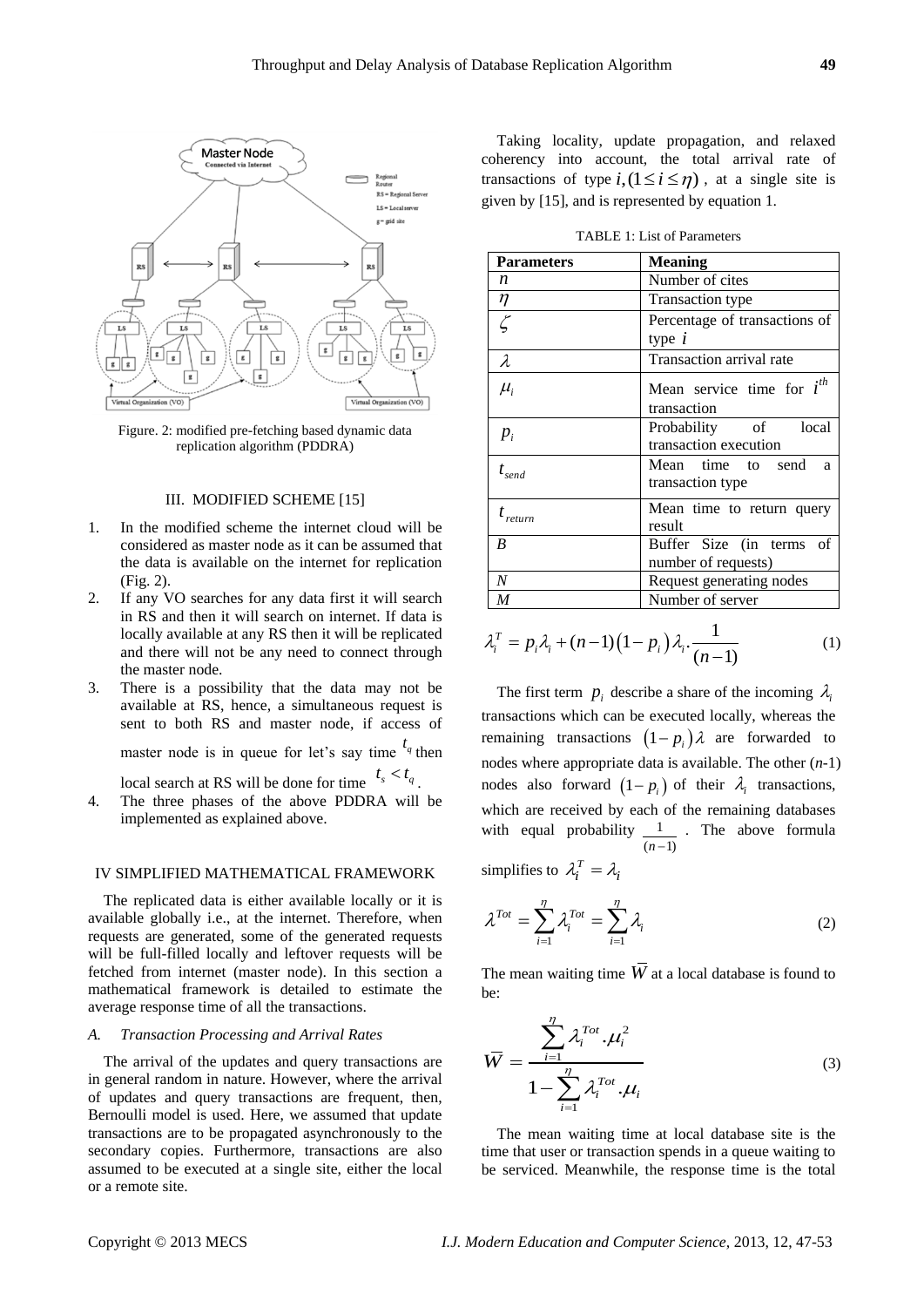time that a job spends in the queuing system. In other words, the response time is equal to the summation of the waiting time and the service time in the queuing system. On average, a transaction needs to wait for *W* seconds at a database node to receive a service of  $\mu_i$  seconds. Additionally, with probability  $(1-p_i)$  a transaction needs to be forwarded to a remote node that takes  $\overline{W}_C$  seconds to wait for plus the time to be sent and

$$
\overline{R}_i = \overline{W} + \mu_i + (1 - p_i).(\overline{W}_C + t_{send}^i + t_{return}^i)
$$
(4)

And the average response time over all transaction types results in

$$
\overline{R} = \sum_{i=1}^{n} \zeta_i \overline{R}_i
$$
 (5)

#### V. RESULTS AND DISCUSSION

In this section, simulation results are presented, in terms of throughput and average delay. The simulation is performed in MATLAB.

The simulation is based on random discrete event generator, and Monte Carlo simulation is done to average out the random events. In the simulation Bernoulli traffic arrival is considered.

In the simulation, it is assumed that all the generated requests cannot be fulfilled locally. Moreover, generated requests will surely be served at the network. In the network it may be possible that more than one request can arrive at any servicing node. If that particular servicing node can store some of the requests, then they will be served on priority (FCFS: First Come first Service) basis. If number of requests crosses the storage capacity of that particular node, then rest of the requests will be dropped. Hence, it may possible that, all of the requests may not be served due to the limited storage capacity of the node. Under these assumptions the equation 4, will be simplified to

$$
\overline{R}_i = (\overline{W}_C + t_{send}^i + t_{return}^i)
$$
\n(6)

In the further assumption we can also assume that  $t_{send}^i$  and  $t_{return}^i$  are the propagation delays and independent of queuing delay.

$$
\overline{R}_i = (\overline{W}_C) \tag{7}
$$

In the simulation, we have assumed that the local delay is very less in comparison to the network delay. The main parameters for simulation are:

**Network Throughput:** It refers to the volume of data that can flow through a network, or in other words, the fraction of the generated requests which can be served.

**Network Load:** In networking, load refers to the amount of data (traffic) being carried by the network.

**Network Delay:** It is an important design and performance characteristic of a data network. The delay of a network specifies how long it takes for a request to travel across the network from one node or endpoint to another. Delay may differ slightly, depending on the location of the specific pair of communicating nodes. In the results load represents the fraction of requests generated by the node and throughput is the fraction of the generated requests which are successfully served. Average delay is the amount of average time required to serve a request which is stored in buffer of a server node.



Figure. 3: throughput vs. load with varying buffering capacity, considering number of request generating nodes (N) are 4

In Fig.3, the throughput vs. average load is plotted with varying storage capacity, while considering that the request generating nodes are four and server nodes are also four. It is evident from the Fig., to get at least 90% throughput, we need buffering capacity of 4. It is also noticeable that as the storage capacity is increased, the throughput increases. It is observed from the Fig. 3 that throughput of up to 98% can be achieved, with buffering capacity of 16 requests.



Figure.4: average delay vs. load with varying buffering capacity while considering number of request generating nodes (N) are 4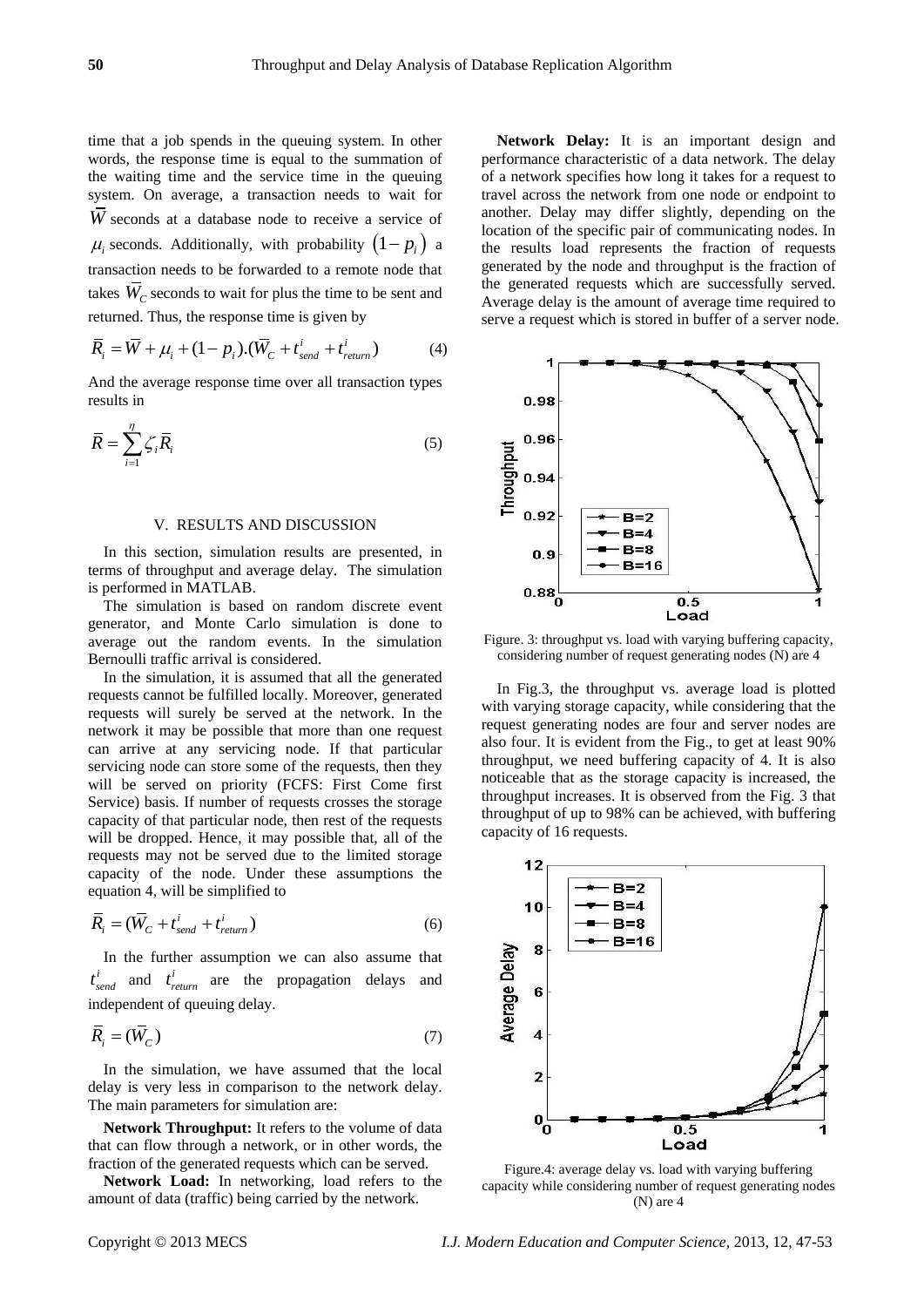In Fig. 4, the average delay vs. average load is plotted with varying number of storage capacities. As expected as the storage capacity increases, more number of requests can be stored and thus average delay increases. In broad-sense throughput and average delay are inversely related.



Figure.5: throughput vs. load with varying number of inputs (N, the number of request generating nodes) while considering storage capacity (B) of 16

In Fig. 5, throughput vs. load with varying number of inputs while considering storage capacity of each node i.e. B=16, is plotted. It is observed from Fig. 5, that as the numbers of generated requests are increasing, while keeping storage capacity fixed, throughput is decreasing.



Figure.6: average delay vs. load with varying number of inputs (N, the number of request generating nodes) while considering storage capacity (B) of 16

In Fig. 6, Average delay vs. load with varying number of inputs while considering storage capacity,  $B=16$ , is plotted. It is observed from Fig. 6, that as the number of generated requests are increasing, while keeping storage capacity is fixed, the average delay is increasing.

In Fig. 7, throughput vs. load with request generating nodes 4 in number and server nodes 1 and 2 in number,

while considering storage capacity (B=0) is nil, is plotted. It is observed from the Fig., that as the server nodes decrease, the throughput also decreases.



Figure.7: throughput vs. load with varying number of inputs while considering storage capacity (B) of 0



Figure.8: throughput vs. load with request generating nodes are 4 and server node are as 1 and 2 while considering storage capacity (B) of 0

Comparing this Fig. with Fig. 3, it is clearly observed that on the overall throughput, buffering has deep impact. As in Fig. 7, with buffering capacity nil and with only one server, the throughput value is below 0.3. In the above cases, there is no need to calculate average delay as buffering capacity is zero; the average delay will be zero.

In Fig. 8, throughput vs. load with request generating nodes 4 in number and server nodes as 1 and 2 in number, while considering storage capacity (B=0) is nil and 20% of the generated requests can be served locally is plotted. It is observed that, that as the server nodes decrease, the throughput also decreases. Comparing the Fig. 8 with Fig. 7, it is clearly observed that on the overall throughput, with one server does not change much, but with two servers, the throughput improves slightly.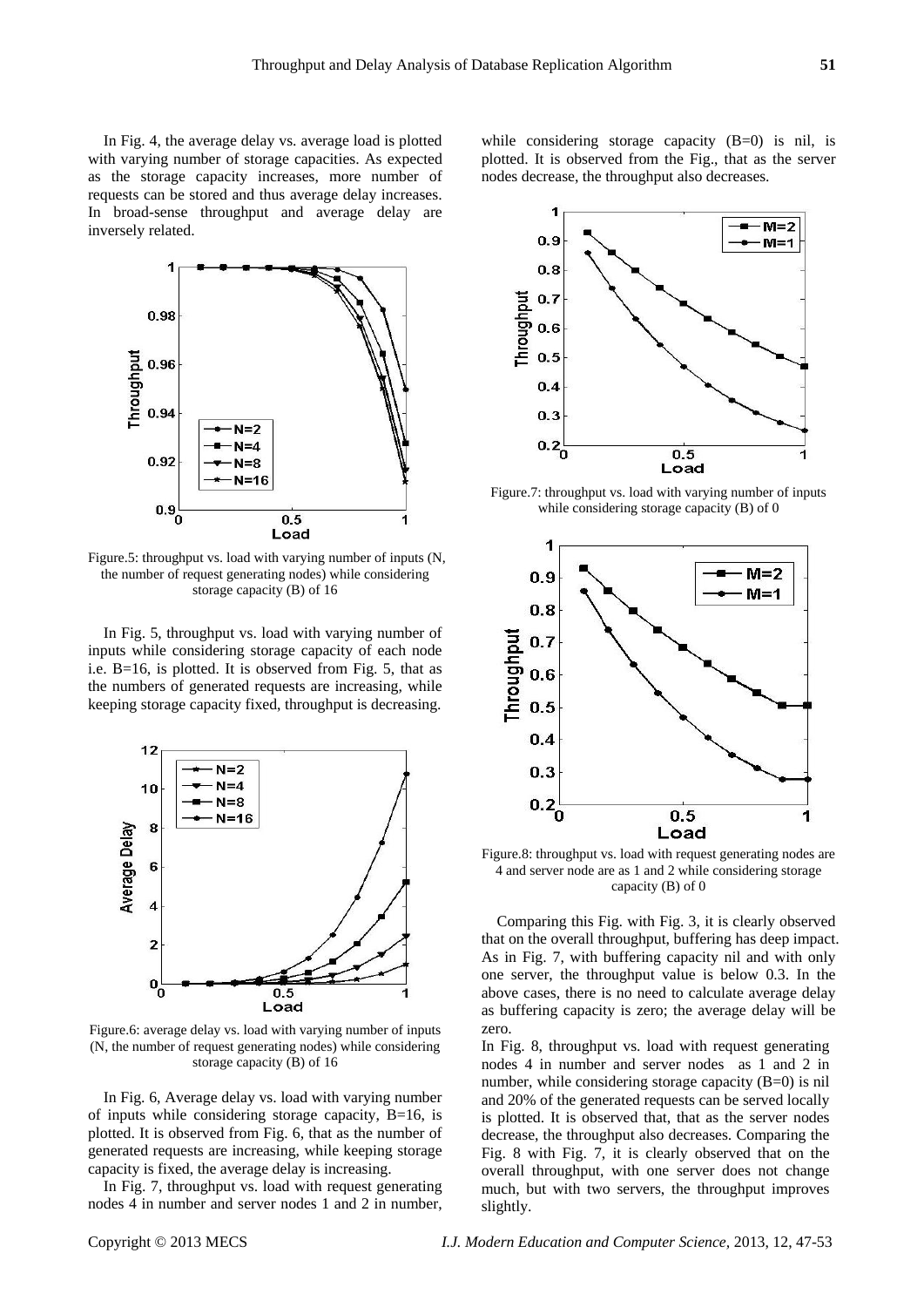#### VI. CONCLUSIONS

In this paper, simulation results are presented to obtain the mean waiting time and throughput for a database replication algorithm. It is found form the paper, that storage capacity has deep impact on the throughput and average delay. In the future work, the network propagation delay and local database serving delay will also be considered in the results.

#### REFERENCES

- [1] R.Elmasri and S. B. Navathe. Fundamentals of Database Systems [B]. The Benjamin/Cummings Publishing Company, Inc., 1994.
- [2] Fredrik Nilsson, Patrik Olsson. A survey on reliable communication and replication techniques for distributed databases [B].
- [3] A. Dogan, A study on performance of dynamic file replication algorithms for real-time file access in data grids, [J] Future Generation Computer Systems 2009, 25 (8): 829–839
- [4] R. S. Chang, P. H. Chen, Complete and fragmented selection and retrieval in data grids, [J] Future Generation Computer Systems, 2007, 23 : 536–546.
- [5] Marius Cristian MAZILU, "Database Replication", [J] Database Systems Journal 2010, 1(2), 33-38.
- [6] I. Foster, K. Ranganathan, Design and evaluation of dynamic replication strategies a high performance Data Grid, [C] in: Proceedings of International Conference on Computing in High Energy and Nuclear Physics, China, September 2001.
- [7] M. Tang, B.S. Lee, C.K. Yao, X.Y Tang, Dynamic replication algorithm for the multi-tier data grid, [J] Future Generation Computer Systems 2005, 21 (5) : 775–790.
- [8] M. Shorfuzzaman, P. Graham, R. Eskicioglu, Popularity-driven dynamic replica placement in hierarchical data grids, [C] in: Proceedings of Ninth International Conference on Parallel and Distributed Computing, Applications and Technologies, 2008, 524–531.
- [9] R.-S. Chang, H.-P. Chang, Y.-T. Wang, A dynamic weighted data replication strategy in data grids, [J] The Journal of Supercomputing, 2008, 45 (3) : 277–295.
- [10] A.R. Abdurrab, T. Xie, FIRE: a file reunion data replication strategy for data grids, [C] in: 10th IEEE/ACM International Conference on Cluster, Cloud and Grid Computing, 2010, 215–223.
- [11] K. Sashi, A.S. Thanamani, Dynamic replication in a data grid using a modified BHR region based algorithm, [J] Future Generation Computer Systems 2010, 27: 202–210.
- [12] Yair Amir, Claudiu Danilov, Michal Miskin-Amir, Jonathan Stanton and Ciprian Tutu. Practical Wide-Area Database Replication [R]. Technical Report

CNDS-2002-1 Johns Hopkins University, [http://www.cnds.jhu.edu/publications.](http://www.cnds.jhu.edu/publications)

- [13] Y. Amir. Replication Using Group Communication Over a Partitioned Network. Ph.D. thesis, The Hebrew University of Jerusalem, Israel 1995. [www.cs.jhu.edu/~yairamir.](http://www.cs.jhu.edu/~yairamir)
- [14] N.Saadat and A.M. Rahmani. PDDRA: A new prefetching based dynamic data replication algorithm in data grids. [J] Springer: Future Generation Computer Systems, 2012, 28:666-681.
- [15] Sanjay Kumar Yadav, Gurmit Singh, Divakar Singh Yadav, "Mathematical Framework for A Novel Database Replication Algorithm",[J] International Journal of Modern Education and Computer Science (IJMECS), vol. 5, no. 9, pp. 1- 10, 2013, DOI:10.5815.

### **Authors'Profiles**



**Sanjay Kumar Yadav:** is Assistant Professor of Computer Science in Dept. of Computer Science & Information Technology at Sam Higginbottom Institute Of Agriculture, Technology & Sciences" (Formerly

Allahabad Agricultural Institute), (Deemed-to-be-University) Allahabad. He obtained batchelor degree in B.Sc.(Maths) from University of Allahabad, MCA degree from Institute of Engineering and Technology, Lucknow. M.Tech. in Software Engineering from Motilal Nehru National Institute of Technology Allahabad and pursuing his Ph.D. in Computer Science & IT at Sam Higginbottom Institute Of Agriculture, Technology & Sciences" (Formerly Allahabad Agricultural Institute), (Deemed-to-be-University) Allahabad. His research interest includes distributed system and mobile ad-hoc network.



**Prof. Gurmit Singh:** is Emeritus Professor of Computer Science in Dept. of Computer Science & Information Technology at Sam Higginbottom Institute Of Agriculture, Technology & Sciences" (Formerly

Allahabad Agricultural Institute), (Deemed-to-be-University) Allahabad. He served the department as professor and Head for several years and retired in year 2012. He was also served the University as Dean, [Shepherd School of Engineering &](http://shiatsmail.edu.in/webwapp/faculty/Colleges/coll_EnggTech.asp)